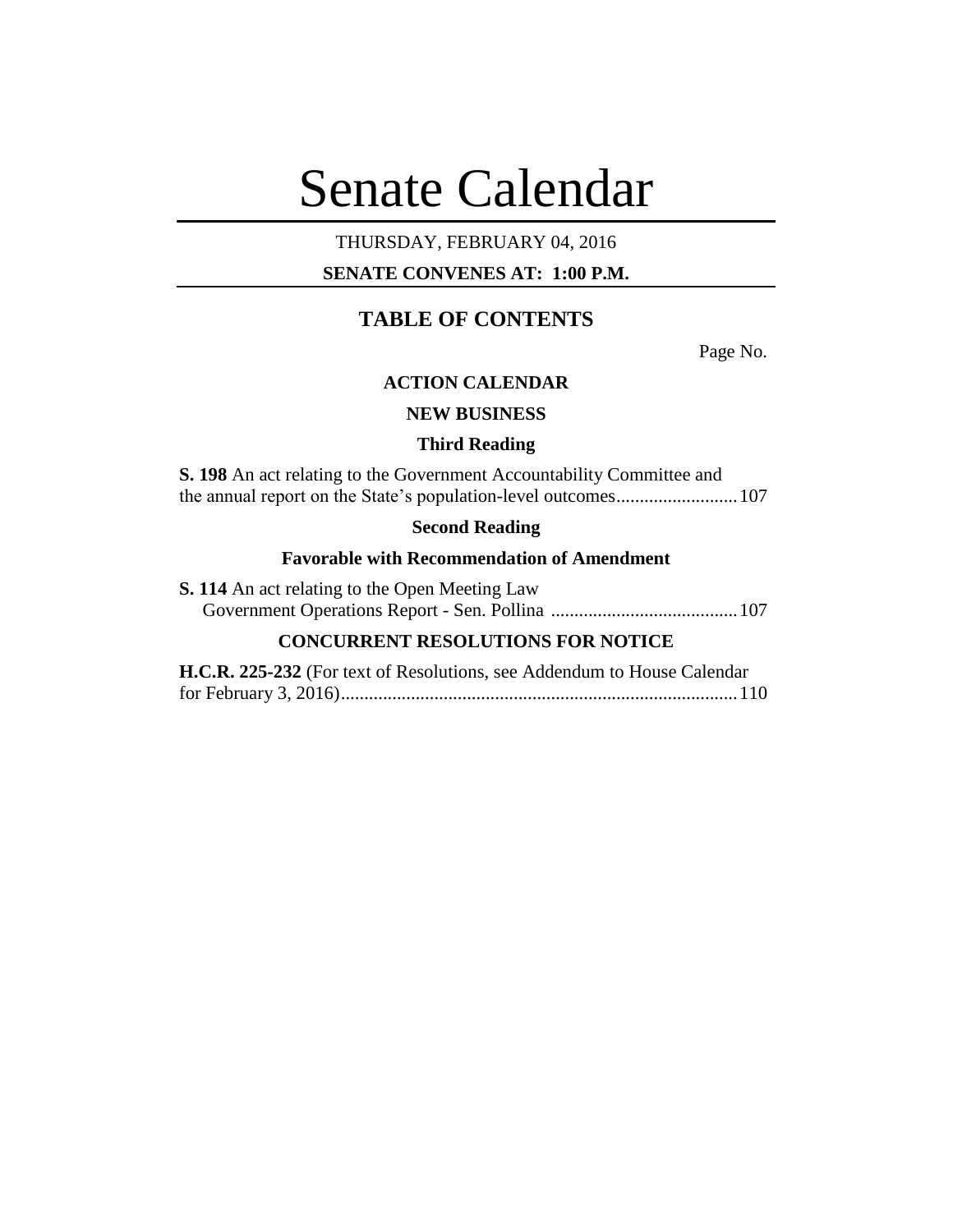## **ORDERS OF THE DAY**

# **ACTION CALENDAR**

#### **NEW BUSINESS**

#### **Third Reading**

# **S. 198.**

An act relating to the Government Accountability Committee and the annual report on the State's population-level outcomes.

## **Second Reading**

#### **Favorable with Recommendation of Amendment**

#### **S. 114.**

An act relating to the Open Meeting Law.

## **Reported favorably with recommendation of amendment by Senator Pollina for the Committee on Government Operations.**

The Committee recommends that the bill be amended by striking out all after the enacting clause and inserting in lieu thereof the following:

Sec. 1. 1 V.S.A. § 312 is amended to read:

#### § 312. RIGHT TO ATTEND MEETINGS OF PUBLIC AGENCIES

(a)(1) All meetings of a public body are declared to be open to the public at all times, except as provided in section 313 of this title. No resolution, rule, regulation, appointment, or formal action shall be considered binding except as taken or made at such open meeting, except as provided under subdivision  $313(a)(2)$  of this title. A meeting of a public body is subject to the public accommodation requirements of 9 V.S.A. chapter 139. A public body shall electronically record all public hearings held to provide a forum for public comment on a proposed rule, pursuant to 3 V.S.A. § 840. The public shall have access to copies of such electronic recordings as described in section 316 of this title.

(2) Participation in meetings through electronic or other means.

(A) As long as the requirements of this subchapter are met, one or more of the members of a public body may attend a regular, special, or emergency meeting by electronic or other means without being physically present at a designated meeting location.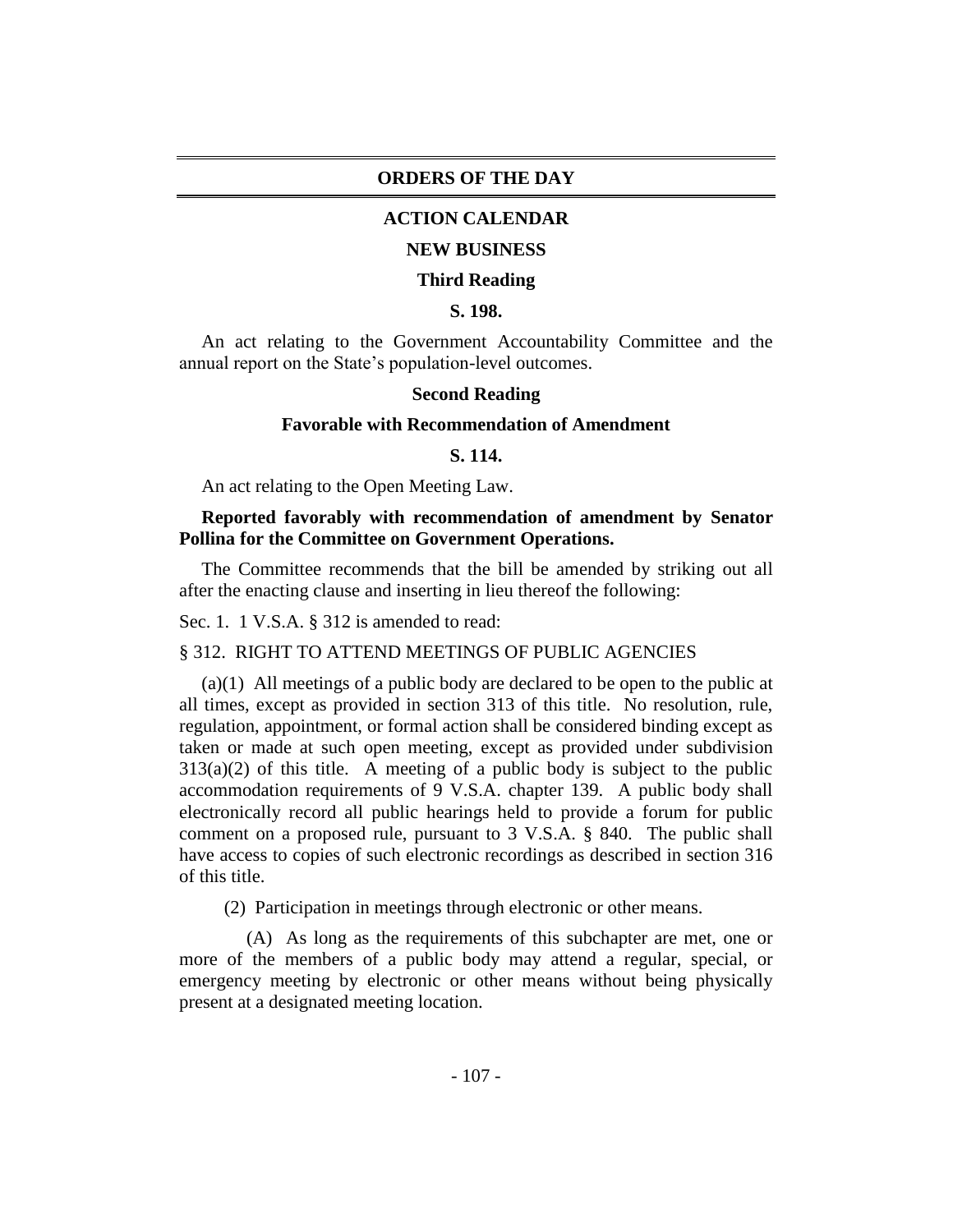(B) If one or more members attend a meeting by electronic or other means, such members may fully participate in discussing the business of the public body and voting to take an action, but any vote of the public body that is not unanimous shall be taken by roll call.

(C) Each member who attends a meeting without being physically present at a designated meeting location shall:

(i) identify himself or herself when the meeting is convened; and

(ii) be able to hear the conduct of the meeting and be heard throughout the meeting.

(D) If a quorum or more of the members of a public body attend a meeting without being physically present at a designated meeting location, the following additional requirements shall be met:

(i) At least 24 hours prior to the meeting, or as soon as practicable prior to an emergency meeting, the public body shall publicly announce the meeting, and a municipal public body shall post notice of the meeting in or near the municipal clerk's office and in at least two other designated public places in the municipality.

(ii) The public announcement and posted notice of the meeting agenda required under subsection (d) of this section shall designate at least one physical location where a member of the public can attend and participate in the meeting. At least one member of the public body, or at least one staff or designee of the public body, shall be physically present at each designated meeting location.

(b)(1) Minutes shall be taken of all meetings of public bodies. The minutes shall cover all topics and motions that arise at the meeting and give a true indication of the business of the meeting. Minutes shall include at least the following minimal information:

(A) all members of the public body present;

(B) all other active participants in the meeting;

(C) all motions, proposals, and resolutions made, offered, and considered, and what disposition is made of same; and

(D) the results of any votes, with a record of the individual vote of each member if a roll call is taken.

(2) Minutes of all public meetings shall be matters of public record, shall be kept by the clerk or secretary of the public body, and shall be available for inspection by any person and for purchase of copies at cost upon request after five calendar days from the date of any meeting. Meeting minutes shall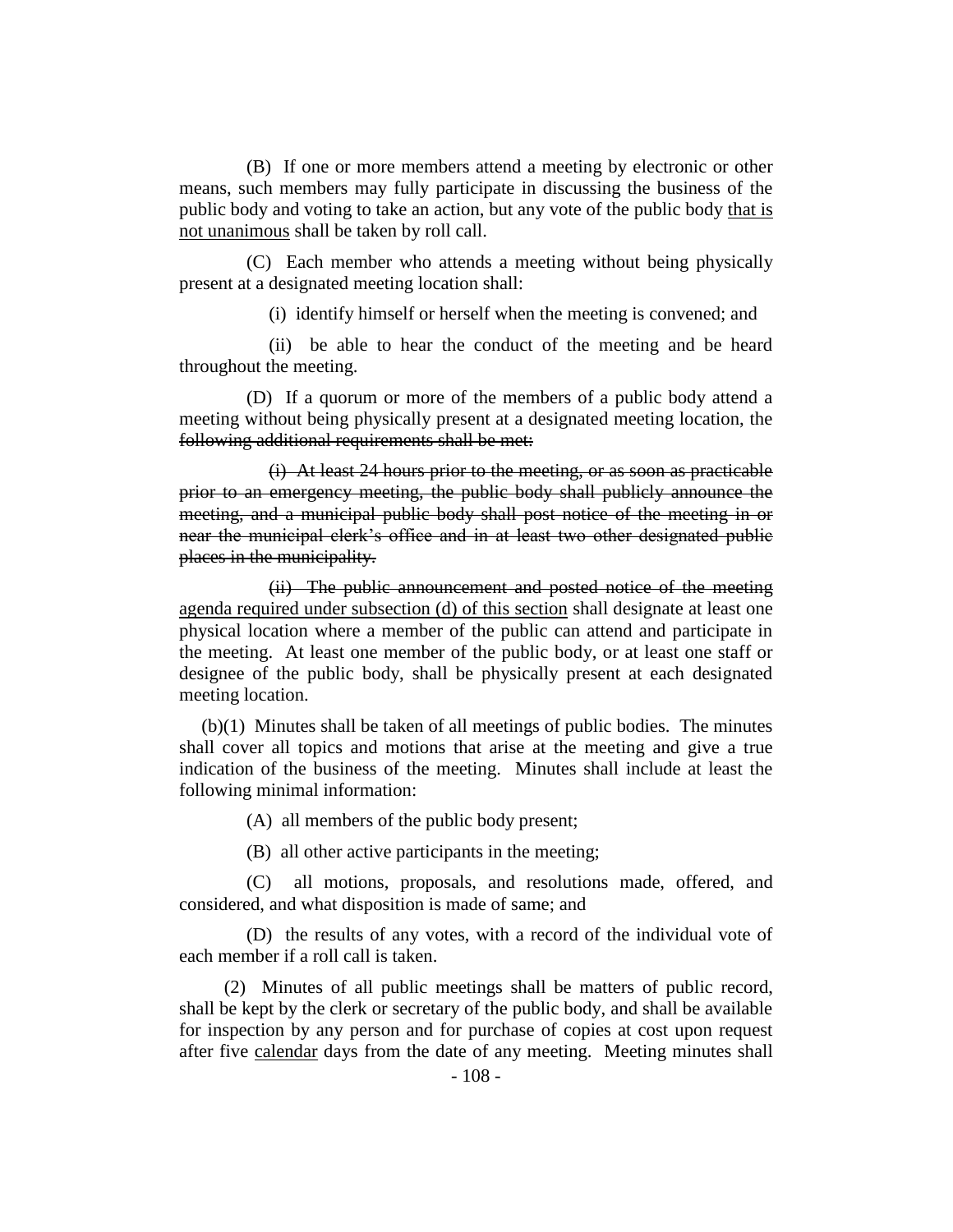be posted no later than five calendar days from the date of the meeting to a website, if one exists, that the public body maintains or has designated as the official website of the body. Except for draft minutes that have been substituted with updated minutes, posted minutes shall not be removed from the website sooner than one year from the date of the meeting for which the minutes were taken.

\* \* \*

(d)(1) At least 48 hours prior to a regular meeting, and at least 24 hours prior to a special meeting, a meeting agenda shall be:

(A) posted to a website, if one exists, that the public body maintains or designates as the official website of the body; and

(B) in the case of a municipal public body, posted in or near the municipal office and in at least two other designated public places in the municipality.

(2) A meeting agenda shall be made available to a person prior to the meeting upon specific request.

(3)(A) Any addition to or deletion from the agenda shall be made as the first act of business at the meeting.

(B) Any other adjustment to the agenda may be made at any time during the meeting.

\* \* \*

Sec. 2. 1 V.S.A. § 314(b) is amended to read:

(b)(1) Prior to instituting an action under subsection (c) of this section, the Attorney General or any person aggrieved by a violation of the provisions of this subchapter shall provide the public body written notice that alleges a specific violation of this subchapter and requests a specific cure of such violation. The public body will not be liable for attorney's fees and litigation costs under subsection (d) of this section if it cures in fact a violation of this subchapter in accordance with the requirements of this subsection.

(2) Upon receipt of the written notice of alleged violation, the public body shall respond publicly to the alleged violation within seven business 10 calendar days by:

(A) acknowledging the violation of this subchapter and stating an intent to cure the violation within 14 calendar days; or

(B) stating that the public body has determined that no violation has occurred and that no cure is necessary.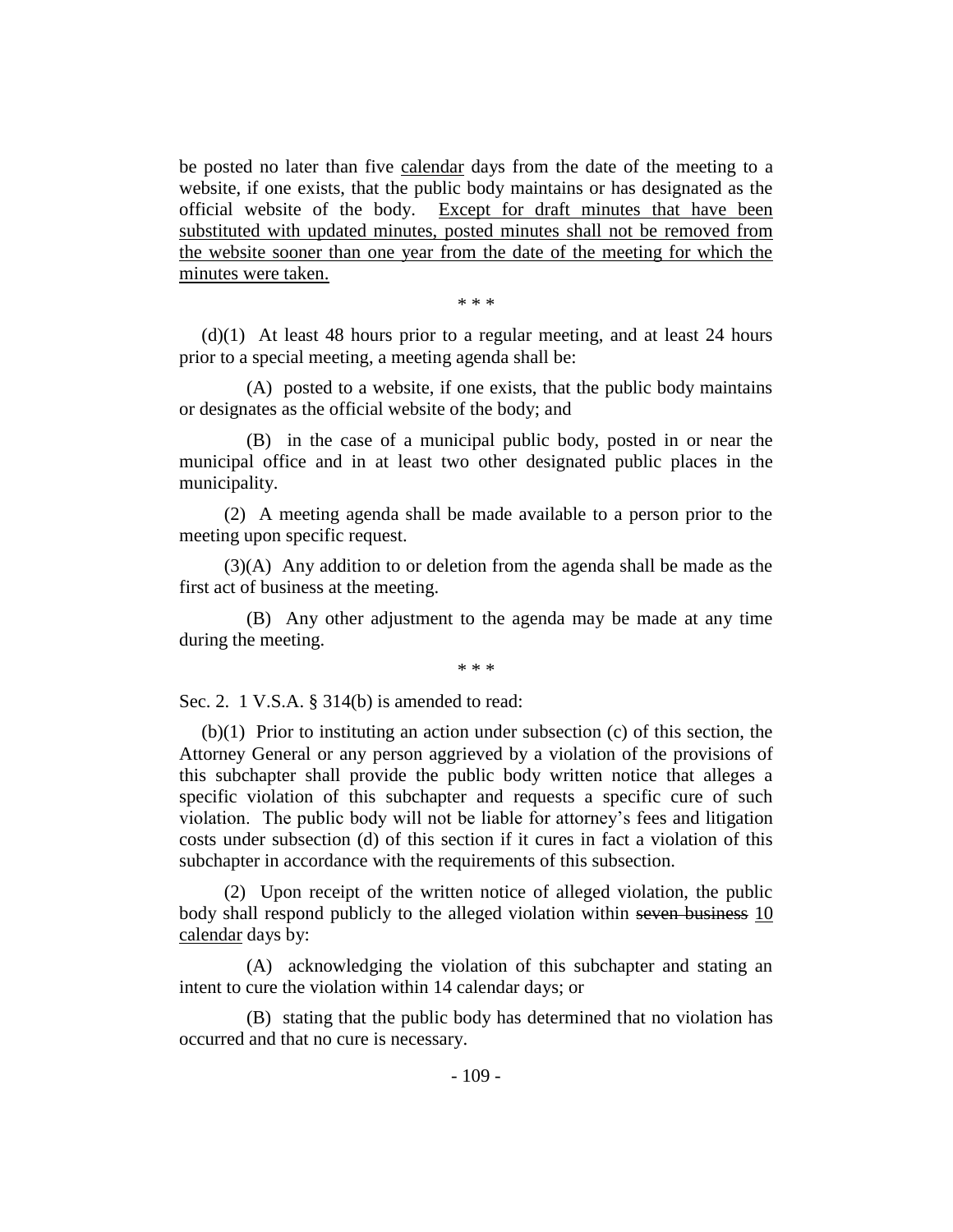(3) Failure of a public body to respond to a written notice of alleged violation within seven business 10 calendar days shall be treated as a denial of the violation for purposes of enforcement of the requirements of this subchapter.

(4) Within 14 calendar days after a public body acknowledges a violation under subdivision  $(2)(A)$  of this subsection, the public body shall cure the violation at an open meeting by:

(A) if applicable, either ratifying, or declaring as void, any action taken at or resulting from a meeting in violation of this subchapter:

(i) a meeting that was not noticed in accordance with subsection 312(c) of this title; or

(ii) a meeting that a person or the public was wrongfully excluded from attending; or

(iii) an executive session or portion thereof not authorized under subdivisions  $313(a)(1)–(10)$  of this title; and

(B) adopting specific measures that actually prevent future violations.

(5) Acknowledgment of a violation under this subsection shall not of itself subject a person to a criminal penalty under subsection (a) of this section.

Sec. 3. EFFECTIVE DATE; APPLICATION OF CRIMINAL PENALTY

(a) This act shall take effect on passage.

(b) A person shall not be subject to prosecution pursuant to 1 V.S.A. § 314(a) for a violation of 1 V.S.A. § 312(d)(1)(A) (requirement to post agenda to website, if any) in connection with any meeting that occurred before July 1, 2015.

(Committee vote: 5-0-0)

# **CONCURRENT RESOLUTIONS FOR NOTICE**

## **Concurrent Resolutions for Notice under Joint Rule 16**

The following joint concurrent resolutions have been introduced for approval by the Senate and House and will be adopted by the Senate unless a Senator requests floor consideration before the end of the session of the next legislative day. Requests for floor consideration should be communicated to the Secretary's Office.

**H.C.R. 225-232** (For text of Resolutions, see Addendum to House Calendar for February 4, 2016)